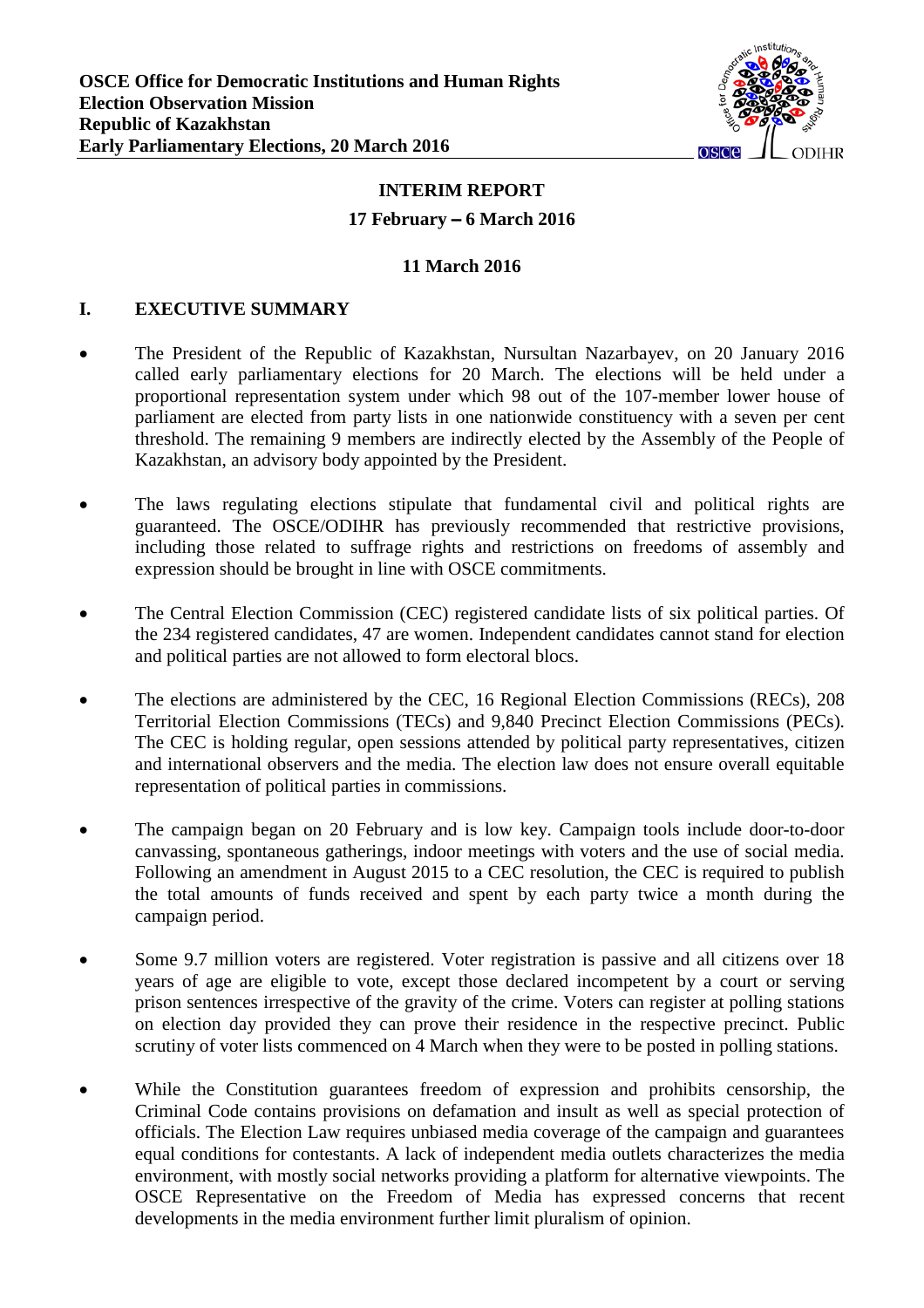- Election-related complaints and appeals can be filed with election commissions, the courts and prosecutor offices. Recent amendments to the election law clarify that the Supreme Court has jurisdiction over all appeals of CEC decisions. To date, one appeal was filed with the Supreme Court related to the upcoming elections.
- The OSCE/ODIHR Election Observation Mission opened in Astana on 17 February, with an 11-member core team and 28 long-term-observers deployed throughout the country.

## **II. INTRODUCTION**

Following an invitation from the Ministry of Foreign Affairs, the OSCE Office for Democratic Institutions and Human Rights (OSCE/ODIHR) established an Election Observation Mission (EOM) on [1](#page-1-0)7 February.<sup>1</sup> The EOM, headed by Ambassador Boris Frlec, consists of an 11-member core team based in Astana and 28 long-term observers who were deployed on 23 February to 14 locations around the country. Mission members are drawn from 18 OSCE participating States. Participating States have been requested to second 400 short-term observers to observe election day procedures.

### **III. BACKGROUND AND POLITICAL CONTEXT**

On 13 January, deputies of the *Majilis* voted unanimously to request President Nazarbayev to dissolve parliament as the legislative programme had been fulfilled and to reaffirm the government's mandate in the face of economic challenges.<sup>[2](#page-1-1)</sup> One week later, President Nazarbayev set 20 March as the date for the early parliamentary elections to be held concurrently with elections to *Maslikhats* (local councils).<sup>[3](#page-1-2)</sup> These elections will be the third consecutive parliamentary elections to be called early. The authorities have proclaimed their commitment to conduct elections in line with national legislation and international standards.<sup>[4](#page-1-3)</sup>

There are seven registered political parties in Kazakhstan, five of which took part in the early parliamentary elections in 2012 that resulted in the second successive victory for *Nur Otan*, led by President Nazarbayev. Then, *Nur Otan* won 83 out of the 98 directly-elected seats (81.0 per cent)*,* The Democratic Party of Kazakhstan *Ak Zhol* and the Communist People's Party of Kazakhstan (CPPK) won 8 (7.5 per cent) and 7 (7.2 per cent) seats respectively. The non-parliamentary parties are the People's Democratic Patriotic Party *Auyl*, *Birlik* Party, Nationwide Social-Democratic Party (NSDP) and the Democratic Party of Kazakhstan *Azat*. Six out of seven registered parties are contesting these elections.<sup>[5](#page-1-4)</sup> In its final report on 2012 early parliamentary elections, the OSCE/ODIHR EOM stated that "the preparations were technically well administered and certain legal changes were passed, aimed at introducing at least a second party into the parliament; yet, the necessary conditions for the conduct of genuinely pluralistic elections, which are a prerequisite for functioning democratic institutions, were not provided for by the authorities."

<span id="page-1-1"></span><span id="page-1-0"></span>

<sup>&</sup>lt;sup>1</sup> See [previous OSCE/ODIHR election reports](http://www.osce.org/odihr/elections/kazakhstan) on the Republic of Kazakhstan.<br><sup>2</sup> On 18 January 2016 the *Majilis* Chairperson stated that "the main reason [for early parliamentary elections] was the need for the parties to receive a renewed vote of confidence from the electorate, social cohesion as well as synchronizing *Majilis* and *Maslikhats* actions for the implementation of reforms at all levels." See also [the statement by the](https://strategy2050.kz/en/news/30435) 

<span id="page-1-2"></span>[deputies with an initiative to hold early elections.](https://strategy2050.kz/en/news/30435)<br><sup>3</sup> The OSCE/ODIHR will observe elections to the *Maslikhats* only to the extent that they affect the conduct of the

<span id="page-1-3"></span>*Majilis* elections.<br><sup>4</sup> On 26 February, at the Winter Session of the OSCE Parliamentary Assembly, [the Senate Chairperson stated](http://www.inform.kz/rus/article/2875045) that

<span id="page-1-4"></span><sup>&</sup>quot;the parliamentary elections will be open and in compliance with national legislation and international standards."<br>The Democratic Party of Kazakhstan *Azat* decided not to participate, stating it is unrealistic to hope th tives of the social forces opposing the central authorities would get into the *Majilis.*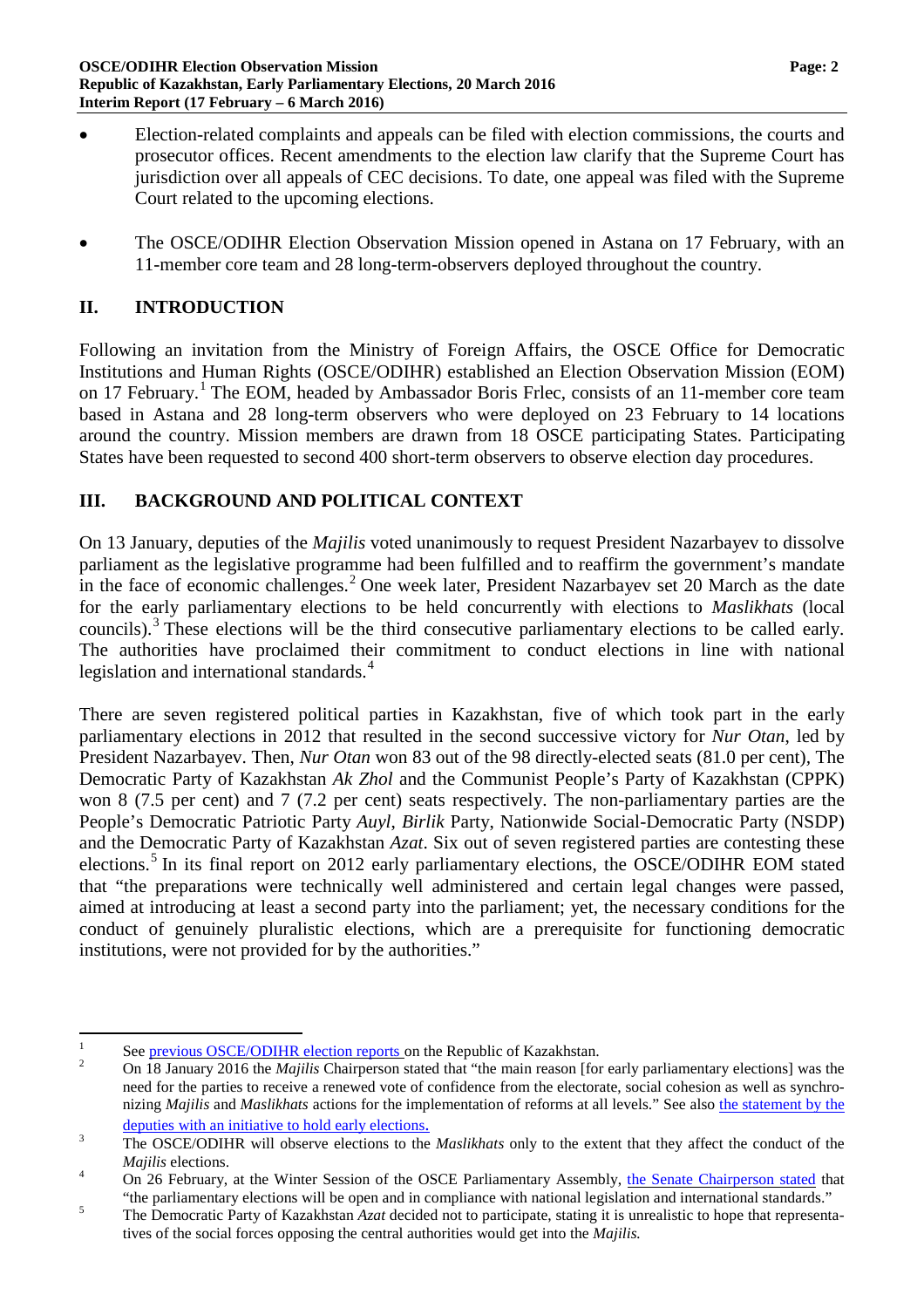#### **OSCE/ODIHR Election Observation Mission Page: 3 Republic of Kazakhstan, Early Parliamentary Elections, 20 March 2016 Interim Report (17 February – 6 March 2016)**

The party landscape has changed since the last parliamentary elections. In 2013, *Birlik* Party was formed while *Auyl* and the Party of Patriots of Kazakhstan merged in 2015. [6](#page-2-0) Furthermore, on 3 August 2015 at the request of the Ministry of Justice, the Specialized Inter-district Economic Court of Almaty decided on the dissolution of the Communist Party of Kazakhstan (CPK) on the grounds that it no longer meets party registration requirements. The court action followed a suspension of the party during the 2015 presidential election when the party was given three months to rectify registration deficiencies identified by the Ministry of Justice.<sup>[7](#page-2-1)</sup> Despite having seven registered political parties and three parties in the parliament, activities of the President and his party *Nur Otan* dominate national political life.

In December 2015, Kazakhstan adopted amendments to a number of laws regulating the activities of non-governmental organizations. Organizations involved in citizen observation for the parliamentary elections raised concerns to the OSCE/ODIHR EOM over the increased administrative requirements and the introduction of a new sanctioning mechanism, stating that this may impact the ability of civil society to function in an effective manner.

### **IV. ELECTORAL SYSTEM AND LEGAL FRAMEWORK**

Kazakhstan has a bi-cameral parliament consisting of a 107-member lower house (*Majilis*) and an indirectly-elected 47-member upper house (Senate).<sup>[8](#page-2-2)</sup> Ninety-eight *Majilis* deputies are elected in a nationwide constituency on the basis of proportional representation. The remaining nine members are elected by the Assembly of the People of Kazakhstan (APK), an advisory body appointed by the President.<sup>[9](#page-2-3)</sup> The OSCE/ODIHR has previously recommended that this provision should be brought in line with OSCE commitments, which maintain that all seats in at least one chamber of the national legislature be directly elected.

Parties that obtain at least seven per cent of the total number of votes are allocated seats in the *Majilis*. If only one party passes the threshold, the political party receiving the second highest number of votes will also be given at least two seats. The allocation of seats to candidates on the party lists is determined by the political party after the election and political parties are not bound by any list order.[10](#page-2-4)

The legal framework for elections consists primarily of the Constitution, the Constitutional Law on Elections (Election Law), the Law on Political Parties and Central Election Commission (CEC) regulations.[11](#page-2-5) Kazakhstan has committed to upholding standards for democratic elections by being a

<span id="page-2-1"></span><span id="page-2-0"></span><sup>&</sup>lt;sup>6</sup> *Birlik* was formed on the basis of the merger of *Rukhaniyat* Party and Democratic Party *Adilet*.<br><sup>7</sup> The deficiencies identified were: the addresses of the party's actual headquarters and its 13 branches differ fro those in the registration documents; number of party members fell below the required 40,000; number of party members per branch fell below the required 600 in a few branches; party did not maintain electronic lists of party members in all branches; non-compliance with tax laws and failure to submit tax declarations.<br><sup>8</sup> The representative bodies of each of the 14 regions of the country, as well as the cities of Astana and Almaty, elect

<span id="page-2-2"></span>two senators each. In addition, the president appoints 15 senators.<br><sup>9</sup> The APK is made up of 446 representatives of ethnic and cultural associations; its primary role is to ensure inter-

<span id="page-2-3"></span>

<span id="page-2-4"></span>ethnic consent in the process of forming the Kazakhstani identity.<br><sup>10</sup> The Constitution stipulates an imperative mandate: deputies lose their mandate if they leave or are excluded from

<span id="page-2-5"></span>the party from which they were elected or the party ceases its activity (Article 52.3).<br>
Other applicable laws include the Law on Peaceful Assemblies, the Law on Mass Media, the Law on Communications, and the Law on Broadcasting, as well as relevant provisions of the Criminal Code, the Administrative Offenses Code and the Civil and Civil Procedures Code.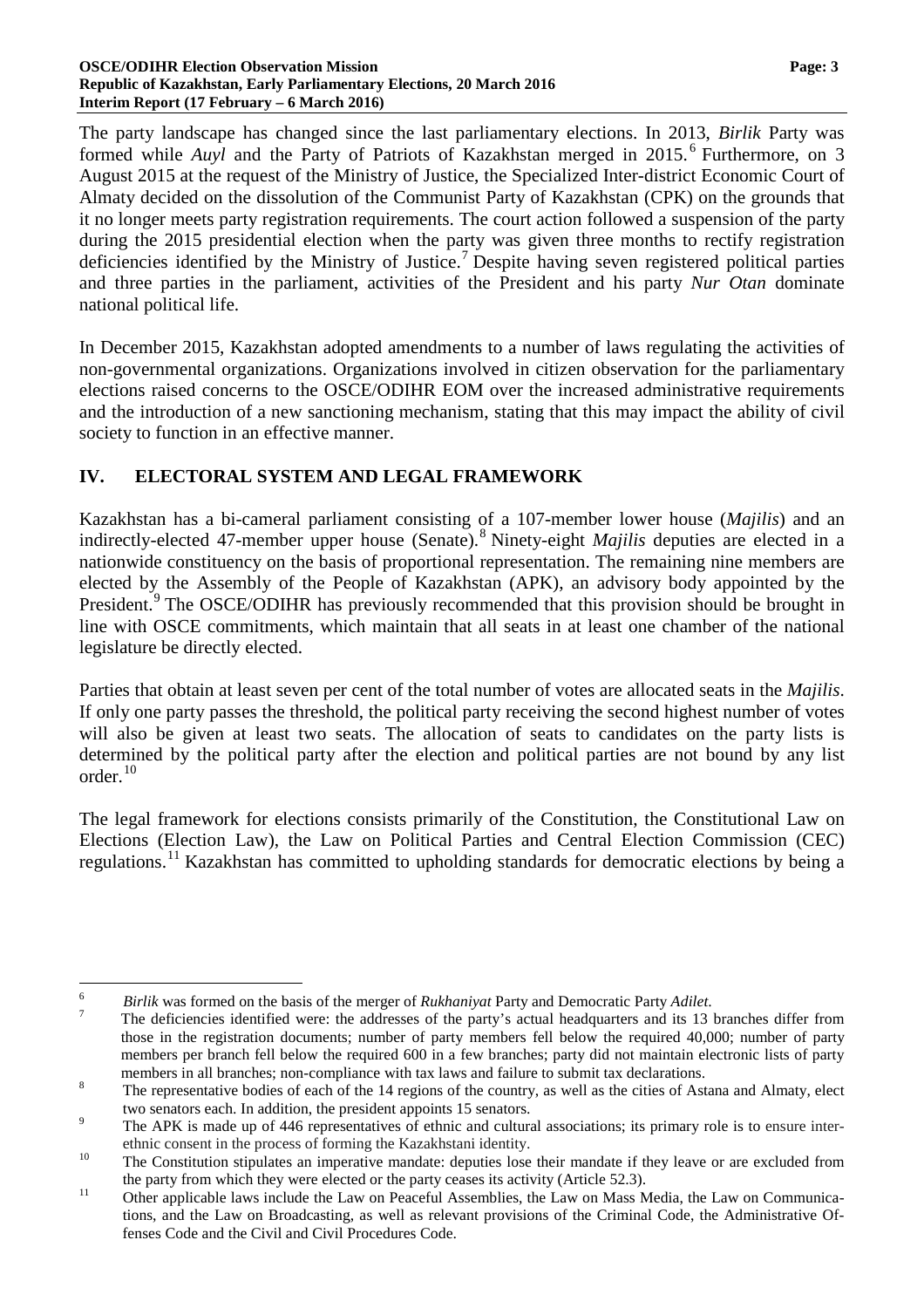#### **OSCE/ODIHR Election Observation Mission Page: 4 Republic of Kazakhstan, Early Parliamentary Elections, 20 March 2016 Interim Report (17 February – 6 March 2016)**

party to a number of major international and regional instruments.<sup>[12](#page-3-0)</sup> The laws regulating elections stipulate that fundamental civil and political rights are guaranteed. The OSCE/ODIHR has previously recommended that restrictive provisions, including those related to voting rights, candidate eligibility and restrictions on freedoms of assembly and expression should be brought in line with OSCE commitments.

The Election Law has been amended twice since the 2015 presidential election to align it with changes in legislation on the court system and as part of a legislative initiative for institutional reform.[13](#page-3-1) The CEC stated that it is preparing a comprehensive proposal for amending the Election Law to be considered in 2017, that intends to take into account OSCE/ODIHR recommendations, almost all of which remain unaddressed, despite recent amendments.

### **V. ELECTION ADMINISTRATION**

The elections are administered by the CEC, 16 Regional Election Commissions (RECs), 208 Territorial Election Commissions (TECs) and 9,840 Precinct Election Commissions (PECs).<sup>[14](#page-3-2)</sup> Commissions at all levels have seven members appointed for five-year terms. The Election Law sets incompatibility criteria for the membership of election commissions, by which deputies, candidates, judges as well as some other civil servants cannot serve in commissions.<sup>[15](#page-3-3)</sup> State and local institutions provide logistical and operational support to lower-level election commissions and technical preparations are under way. [16](#page-3-4)

The CEC is a permanent body responsible for the implementation of election legislation and its uniform application. The CEC Chairperson and two members are appointed by the president, and the Senate and *Majilis* each appoint two members. The current CEC has six members, two of whom are women; one position is vacant.

All lower-level election commissions are composed of members elected by *Maslikhats* based on political party nominations.[17](#page-3-5) However, *Maslikhats* are not bound by nominations of political parties and the law does not guarantee party representation when commissioners are replaced. Furthermore, *Maslikhats* are entitled to solicit proposals from public associations or higher level election commissions if the number of nominations submitted by parties is not sufficient.<sup>[18](#page-3-6)</sup> In some mid-level

<span id="page-3-0"></span><sup>&</sup>lt;sup>12</sup> Including the 1966 International Covenant on Civil and Political Rights, 1979 Convention for Elimination of All Forms of Discrimination against Women, 2003 Convention against Corruption, 2006 Convention on the Rights of Persons with Disabilities, and the 2002 Convention on the Standards of Democratic Elections, Electoral Rights and Freedoms in the Member States of the Commonwealth of Independent States. Since 2012, Kazakhstan is also a

<span id="page-3-1"></span>member of the European Commission for Democracy through Law (Venice Commission).<br><sup>13</sup> See the Law "On Amending Constitutional Laws To Improve Civil Procedure Legislation" from 31 July 2015 and the Law "On Amending the Constitutional Law On Elections in the Republic of Kazakhstan" from 18 November 2015. <sup>14</sup> Including <sup>65</sup> out-of-country polling stations established in <sup>51</sup> diplomatic missions. RECs are formed at the *oblast*

<span id="page-3-2"></span><sup>(</sup>region) administrative level: one in each of the 14 *oblasts*, and one in each of the cities of Astana and Almaty.

<span id="page-3-3"></span>TECs are formed at the level of *rayon* (district), city and city-district.<br><sup>15</sup> Secretary of the Stepnogorsk city TEC is running as a candidate for local elections, which is prohibited by Article

<span id="page-3-4"></span><sup>20.12.2</sup> of the Election Law.<br><sup>16</sup> Almost all election commissions visited by the OSCE/ODIHR EOM were well equipped. Out of 72 visited RECs

<span id="page-3-5"></span>and TECs, some 40 were located in local government buildings.<br><sup>17</sup> Each party registered with the Ministry of Justice is eligible to nominate one candidate to each election commission. The nominee is not required to be a member of the nominating party. As per CEC data, 34 per cent of REC

<span id="page-3-6"></span>members and 25 per cent of chairpersons are women; 27 per cent of TEC members and chairpersons are women.<br>According to data provided by the CEC, dated 19 February, 62 per cent of members represent different parties, while the remaining 38 per cent were nominated either by public associations or higher-level election commissions. The parties have the following representation in the mid-level commissions: *Nur Otan* (214 members), CPPK (193), *Ak Zhol* (193), *Birlik* (191), *Auyl* (189), NSDP (26).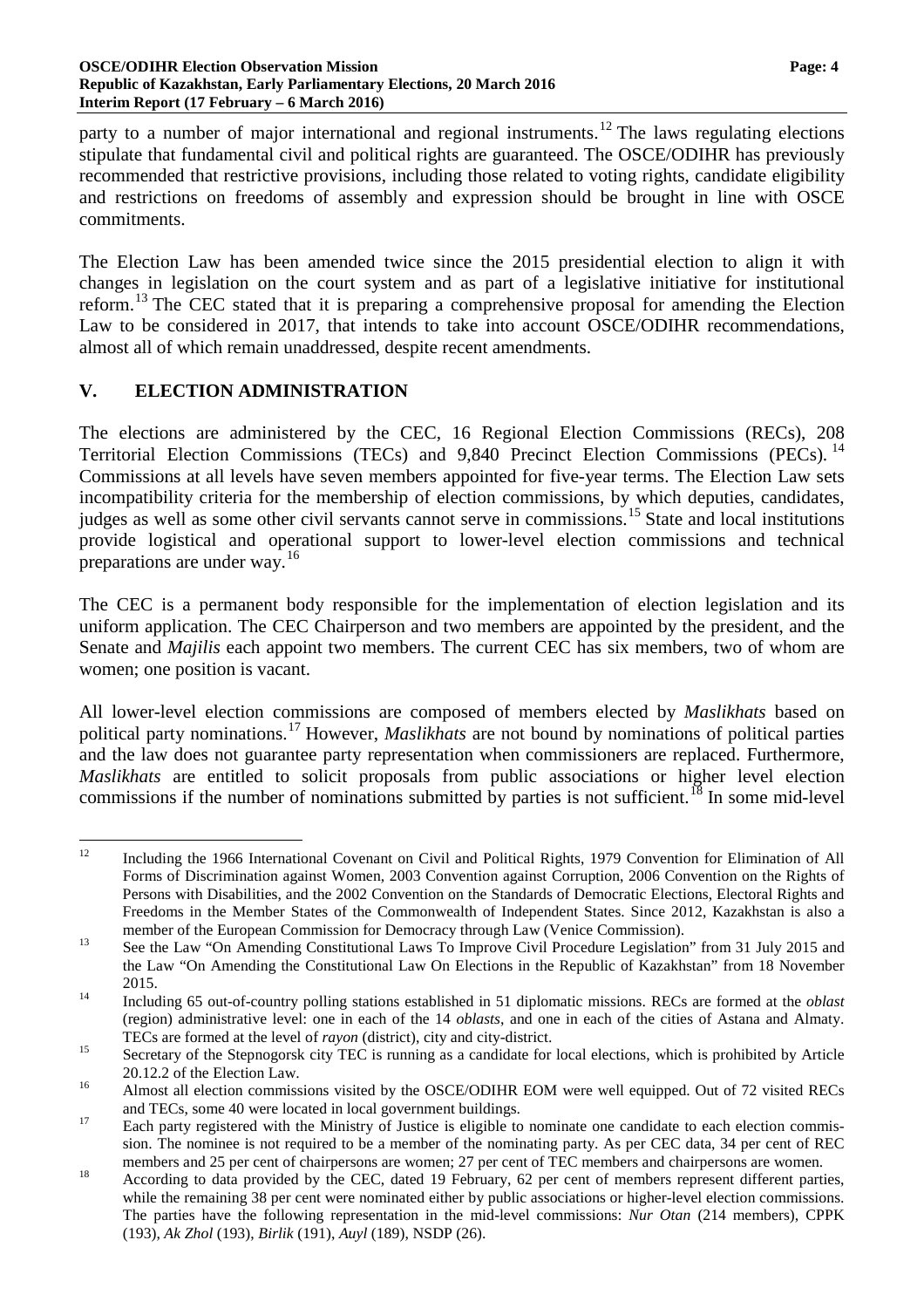and lower-level commissions visited by the OSCE/ODIHR EOM, all members affiliated themselves with *Nur Otan*.<sup>[19](#page-4-0)</sup> In several other instances some commissioners were unaware of the organizations they represented. $^{20}$  $^{20}$  $^{20}$ 

Some OSCE/ODIHR EOM interlocutors expressed their concern that the formation of election commissions lacked transparency.[21](#page-4-2) OSCE/ODIHR EOM Long-Term Observers reported that in some cases, even though the NSDP submitted nominations for membership of RECs and TECs, none of its nominees were elected by the respective *Maslikhats*. [22](#page-4-3) Consequently, NSDP on several occasions questioned the impartiality of election commissions.

The CEC held sessions that were open to and attended by political party representatives, citizen and international observers, and media representatives. Since the announcement of elections, the CEC adopted and posted on its website a number of decisions necessary for the organization of the elections. In addition to its sessions, the CEC held briefings on the progress of its preparations that were attended by the media and observers. Training of lower-level election commissions is on-going, using printed and video materials produced by the CEC. The CEC has also produced several voter education videos which are regularly aired on various TV channels.

### **VI. VOTER REGISTRATION**

Voter registration is passive and is based on the state population register. The nationwide electronic voter register is maintained by the CEC and includes eligible voters; those who are at least 18 years old, have not been declared incompetent or sentenced by a court decision. Voters serving a sentence are not eligible to vote irrespective of the gravity of the crime. The total number of voters as of 1 January 2016 was 9,791,165.

Voter lists are compiled and updated bi-annually by the *Akimats* (local administration), based on the data provided by institutions contributing to the population register and the information collected through door-to-door visits.<sup>[23](#page-4-4)</sup> Updates are verified by the CEC and information on duplicates and other errors is sent to the respective *Akimats* for further clarification.

Voters are included in voter lists based on their place of residence. Voters who wish to vote in a different location than their place of permanent residence can request a temporary change of registration up to 30 days prior to election day. Public scrutiny of voter lists started on 4 March when they were to be posted in polling stations. Voters can request corrections of any discrepancies in their records.<sup>[24](#page-4-5)</sup> In addition, as of two weeks before election day, voters can apply for an Absentee Voting Certificate (AVC), which allows them to vote in any polling station outside the city, town or village

<span id="page-4-0"></span> <sup>19</sup> The OSCE/ODIHR EOM was informed in various commissions that commissioners were members of *Nur Otan*, while being nominated by other organizations. For instance: Mamlyut TECs in North Kazakhstan, Karakiya TEC,

<span id="page-4-1"></span>Ridder and Semey city TECs in East Kazakhstan.<br>
<sup>20</sup> Astana city TEC, Astana city district TEC, Glubokoe and Oskemen TECs in East Kazakhstan, Ertis, Kashir and

<span id="page-4-2"></span>Pavlodar TECs in Pavlodar Oblast.<br><sup>21</sup> Commission members inconsistently described the procedure for the appointment of election commissions and some of them could not state what criteria were used by the *Maslikhats* when electing commissioners or replacing

<span id="page-4-4"></span><span id="page-4-3"></span>

them.<br>
Such cases were reported to the OSCE/ODIHR EOM in Aktobe, Almaty, Karaganda, Mangystau and Zhambyl.<br>
These institutions include: branches of the Ministry of Interior, Justice and Prosecutor Office, heads of health a medical centers, detention centers, housing and communal services, heads of educational institutions and captains

<span id="page-4-5"></span>of ships.<br><sup>24</sup> Voter lists established in special polling stations in rest-homes, various medical centres, hard-to-reach places, distant pastures, detention centres, representative offices of the Republic of Kazakhstan abroad, and on ships sailing on election day as well as in military units are posted five days before election day.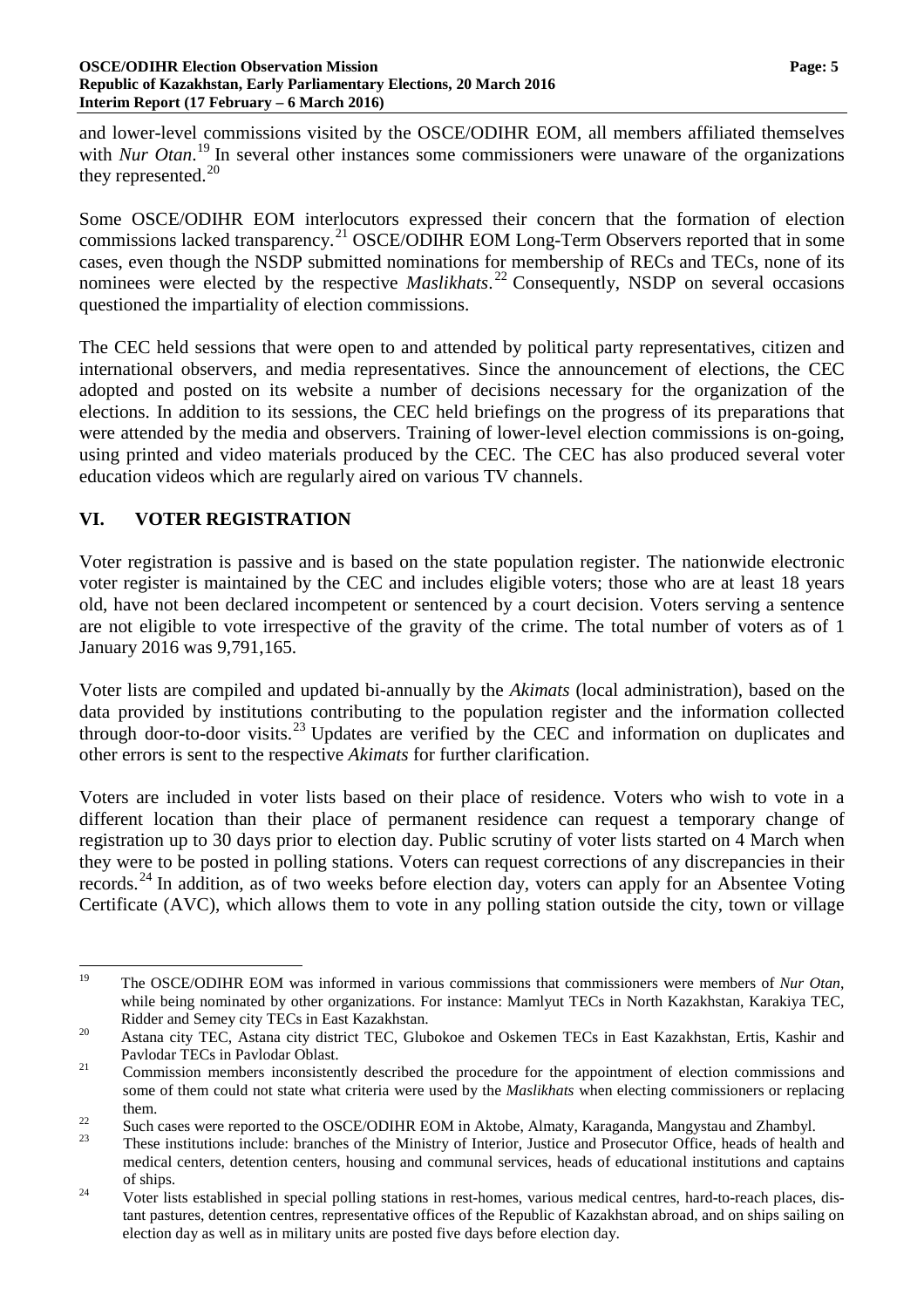where they are registered. PECs can also register voters on election day if they are able to provide a certificate of residence issued by the Citizen Service Centre.

### **VII. CANDIDATE REGISTRATION**

Registered voters who are at least 25 years old and have permanently resided in Kazakhstan for the last ten years can stand for election, except those with an unexpunged criminal record and those found guilty of a corruption offence. Self-nominated independent candidates and the formation of electoral blocs are not permitted.<sup>[25](#page-5-0)</sup>

Candidates are nominated by registered political parties through nationwide party lists. Parties are required to submit a variety of registration documents including the biographies and statement of consent of the candidates, as well as their income and property declarations.<sup>[26](#page-5-1)</sup> Registration documents must be accompanied by a monetary deposit of 15 times the minimum salary (some EUR 850) for each candidate in the party list.<sup>[27](#page-5-2)</sup> Following a review of submitted registration documents and a verification of eligibility criteria for candidates, the CEC registered all 234 nominated candidates from six political parties by the legal deadline of 19 February. Of the 234 registered candidates 47 (20 per cent) are women. The Election Law does not contain gender quota or other temporary special measures to enhance participation of women in the elections.<sup>[28](#page-5-3)</sup>

Following the lottery held by the CEC on 16 February, the order of the parties on the ballot was determined as follows: *Nur Otan* (127 candidates), CPPK (22 candidates), *Ak Zhol* (35 candidates), *Birlik* (8 candidates), NSDP (23 candidates), *Auyl* (19 candidates).

## **VIII. CAMPAIGN AND CAMPAIGN FINANCE**

The Election Law provides that political parties have equal rights and conditions for participation in the elections. The misuse of state resources, charitable actions and the promising of goods, services, money or economic gains to voters are prohibited. Candidates and political parties are also prohibited from accepting goods or services free of charge. Campaigning of state and local government bodies and their officials while on duty is illegal. Furthermore, candidates in state positions are prohibited from using their official position to their advantage in the campaign. Violations of campaign rules can lead to the de-registration of an individual candidate or the entire party list.

While freedom of assembly is guaranteed by the Constitution, all outdoor campaign events are subject to prior approval by the local government.<sup>[29](#page-5-4)</sup> On 28 February, the NSDP's request to hold a campaign procession in Astana was rejected in writing by the local administration on the grounds that it could disrupt public transport and safety.

The official campaign started on 20 February and to date is low-key.<sup>[30](#page-5-5)</sup> The parties' campaign platforms differ little in tone and substance and have centered around themes of social stability, longterm plans to tackle the economic crisis, as well as the maintenance of national unity and values; all of

<span id="page-5-1"></span><span id="page-5-0"></span><sup>&</sup>lt;sup>25</sup> The CEC received two requests from citizens wishing to be registered as independent candidates.<br><sup>26</sup> Parties also need to submit documents confirming payment of the electoral deposit, the extract from the minutes of the party's supreme body confirming its decision to nominate the candidate, accompanied by the political party's

<span id="page-5-2"></span>registration certificate and a certificate confirming the candidates' party membership.<br><sup>27</sup> Parties that reached the 7 per cent threshold in previous elections are exempt from the electoral deposit while parties that received 3 to 5 and 5 to 7 per cent of votes, are entitled to 30 and 50 per cent reduction of the deposit re-

<span id="page-5-3"></span>spectively. Electoral deposits are refunded to political parties that pass the seven per cent threshold.<br><sup>28</sup> There are 28 (26.2 per cent) women deputies in the outgoing *Majilis* and 3 (6.4 per cent) women in the Senate.

<span id="page-5-4"></span>The Law on Peaceful Assemblies requires organizers to submit a request to hold a public event, including information about the nature and organizers of the event, to the relevant local authorities ten days in advance.<br><sup>30</sup> The campaign ends on 18 March at 24:00 hrs.

<span id="page-5-5"></span>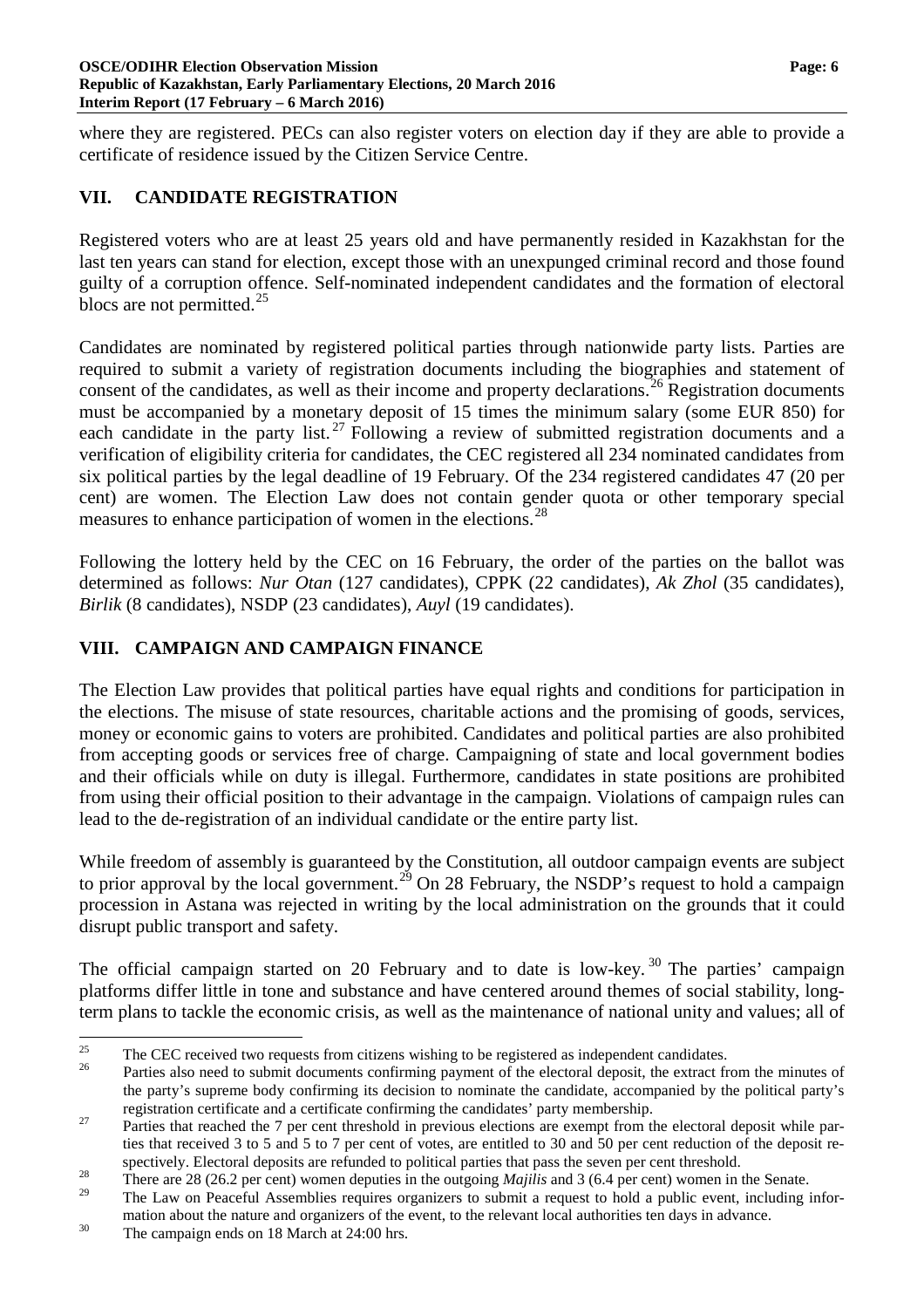which are aligned with the President's long-term strategies.<sup>[31](#page-6-0)</sup> The NSDP has distinguished itself as a critic of the ruling party and institutions and has expressed concerns about the integrity of the electoral process.

Campaign tools used by most contestants range from door-to-door canvassing and leafleting, spontaneous gatherings, indoor meetings and the use of party-reception centers where citizens are provided with advice on how to resolve their daily problems and are informed of the party activities. Most parties have organized meetings with voters in state-run and private enterprises, in educational institutions, libraries and cultural centers. The campaign of *Nur Otan* is by far the most resourced in terms of campaign staff, methods used and visibility. Billboards, posters, and leaflets for *Ak Zhol*, *Auyl, Birlik* and CPPK are present throughout the country to a much lesser extent. Due to financial constraints, the use of social media is the dominant tool employed by the NSDP to reach out to voters.

There is no public funding of the campaign for parliamentary elections. Political parties can use their own funds and can receive private campaign contributions.<sup>[32](#page-6-1)</sup> The total amount that can be spent on a party's campaign is KZT 342,885,000 (approximately EUR 888,000). Political parties are obliged to open a dedicated bank account to manage campaign contributions and expenditures.

The bank reports to the CEC on a weekly basis on account activities. Political parties are required to submit a report on campaign finances within five days of the announcement of election results. On the basis of these reports the CEC is obliged to publish an overview of the total amount received by each party and the sources of those funds. Further, following August 2015 amendments to a CEC resolution, the CEC publishes the total amounts received and spent per party twice a month during the campaign period. The first overview was published on 3 March 2016, providing the amounts of parties' own funds, private contributions and amounts spent up to date per party.<sup>[33](#page-6-2)</sup>

## **IX. MEDIA**

Although a large number of media outlets exist in the country, several OSCE/ODIHR EOM interlocutors expressed concern that the state exercises its influence through a widespread system of public tenders (*gos-zakazy*), including for private media. A lack of alternative sources in the broadcast sector characterizes the media environment, and television, including state-owned *Khabar TV*, is the main source of political information, especially outside the capital. At the same time, *First Eurasian Channel,* a joint-venture of state-owned *Kazakhstan TV* and the *First Channel* of the Russian Federation*,* continues to enjoy the highest popularity. Access to the Internet, including to social networks, that serve as alternative sources of political information is gradually growing, mainly amongst the younger and urban population.

While the Constitution guarantees freedom of expression and prohibits censorship, the Criminal Code contains provisions on defamation and insult as well as special protection of officials. Furthermore, the incitement of social, national and religious discord is prohibited, with a penalty of up to 20 years of imprisonment, while the spreading false information is prohibited, with a penalty of up to 10 years of imprisonment. The Law on Communications allows the prosecutor to temporarily shut down websites that distribute information 'harmful' to individuals, society and the state, or contain calls for 'extremist' activities. In 2015, the Tax Code was amended, obliging a complainant to pay a submission fee based on the amount to be claimed as compensation in civil defamation cases. The

<span id="page-6-1"></span>

<span id="page-6-0"></span><sup>&</sup>lt;sup>31</sup> ["100 Concrete Steps to Implement Five Institutional Reforms"](http://www.akorda.kz/ru/addresses/poslanie-prezidenta-respubliki-kazahstan-nnazarbaeva-narodu-kazahstana-11-noyabrya-2014-g) and *Nurly Zhol* [\(Bright Path\).](http://www.akorda.kz/en/addresses/page_218343_)<br>Citizens and Kazakhstani organizations can contribute to a political party's campaign fund with the exception of state bodies or organizations, local self-government bodies, charitable organizations, religious associations, and Kazakhstani legal entities with foreign stock in their charter capital. Anonymous donations are also forbidden.

<span id="page-6-2"></span> $33$  First overview is available at [http://www.election.kz/rus/news/news/index.php?ID=3076.](http://www.election.kz/rus/news/news/index.php?ID=3076)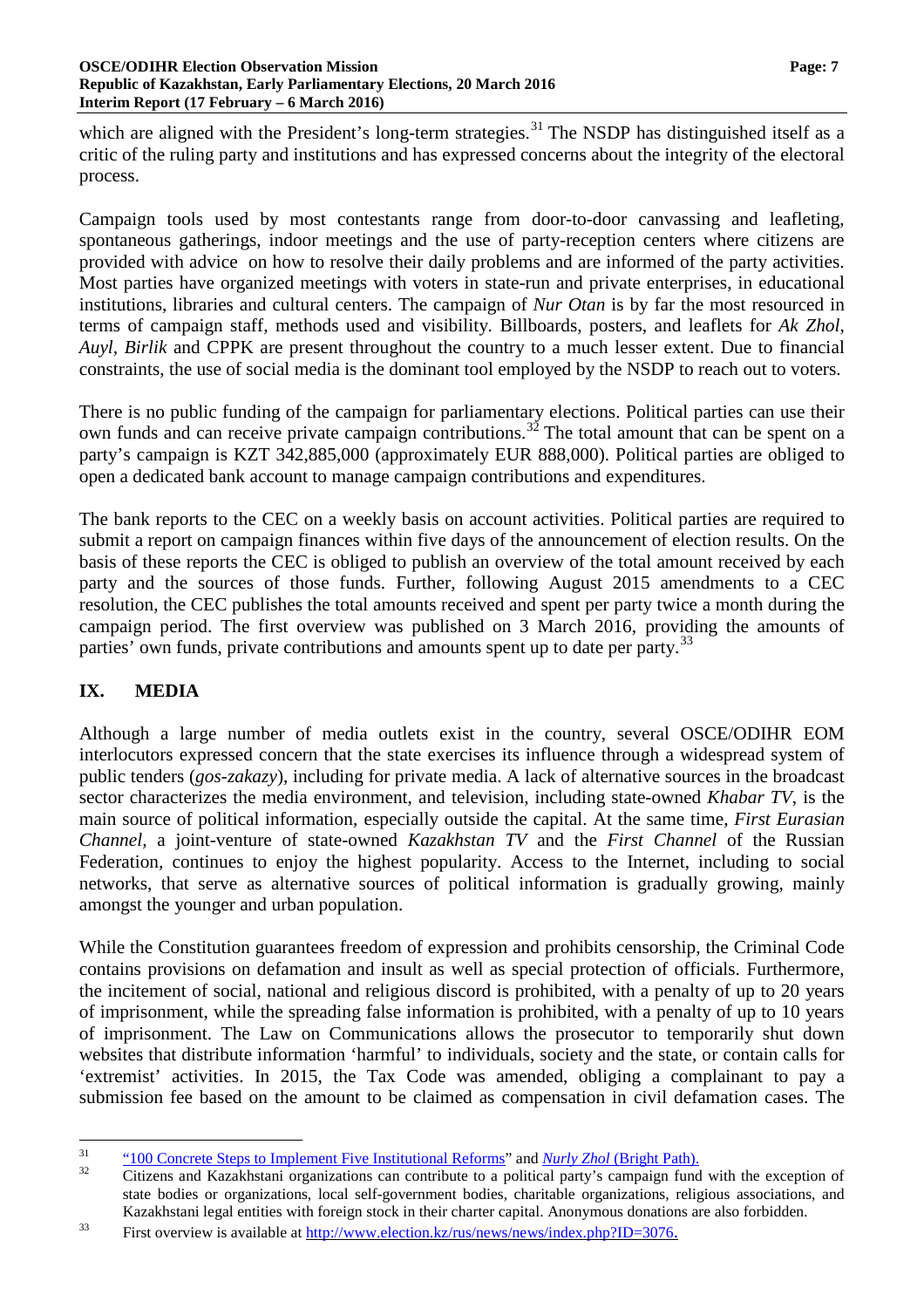#### **OSCE/ODIHR Election Observation Mission Page: 8 Republic of Kazakhstan, Early Parliamentary Elections, 20 March 2016 Interim Report (17 February – 6 March 2016)**

Law on Access to Information was adopted in 2015, which was welcomed by the OSCE Representative on Freedom of the Media (RFoM). The OSCE RFoM has recently, however, expressed concerns about media freedom developments in the country, including disproportionate and excessive penalties for administrative violations as well as prosecutions of journalists and independent voices, all of which has led to further limiting pluralism of opinion.<sup>[34](#page-7-0)</sup>

The Election Law obliges media to present objective campaign coverage and guarantees political parties equal access. The law provides for debates to be organized by the CEC among political parties that nominated candidates. According to the CEC, any airtime given to a contesting party outside the news format is considered to be campaigning and should be paid for from the party's campaign fund. The law does not provide for a limit on paid advertising, which is only constrained by the general campaign spending ceiling. As interpreted by the CEC, social network posts aimed to reflect the campaign of the contestants should be considered as personal views and, as such, do not constitute campaigning.

The CEC is responsible for overseeing media compliance with the Election Law and is performing this task in co-operation with the Committee on Communication, Informatization and Information under the Ministry of Investment (Media Committee). The Media Committee analyzes the quantitative coverage of candidates (but not the tone) across numerous outlets (47 TV channels, 12 radio stations, 237 newspapers and 162 online media) and provides its findings to the CEC on a daily basis.<sup>[35](#page-7-1)</sup>

On 22 February, the owner of private news agency KazTAG and the Board Chairman of the Union of Journalists of Kazakhstan was detained based on accusations of tax-fraud and embezzlement of state funds. More than 400 journalists supported the statement of *Adil Soz*, an Almaty-based foundation for freedom of speech, requesting the General Prosecutor to ensure transparency of the investigation.<sup>[36](#page-7-2)</sup> On 20 February, the OSCE/ODIHR EOM commenced qualitative and quantitative monitoring of seven TV channels, one radio station, and six newspapers.<sup>3</sup>

## **X. COMPLAINTS AND APPEALS**

The Election Law provides the opportunity for complaints about the decisions, actions or inactions of the election commission or local authorities, as well as violations of the election law. The law, however, limits the right to appeal the election results, leaving the parties participating in the elections without the opportunity to challenge the validity of the results.<sup>[38](#page-7-4)</sup>

Complaints may be filed by all electoral participants with election commissions or the courts within ten days of the decision, action or inaction.<sup>[39](#page-7-5)</sup> Recent amendments to the election law clarify that the Supreme Court has jurisdiction over all appeals of CEC decisions.<sup>[40](#page-7-6)</sup> Commissions and courts must generally review matters within five days or immediately if the complaint is submitted less than five

<span id="page-7-0"></span><sup>&</sup>lt;sup>34</sup> See OSCE Representative on Freedom of the Media, statements from <u>[26 January 2016,](http://www.osce.org/fom/218471) [26 December 2015,](http://www.osce.org/fom/212731) 27 October 2015</u> and 25 September 2015.

<span id="page-7-1"></span> $\overline{O}$  On 3 March, the CEC publicly presented the <u>first results of media monitoring for the period 20 February to 2</u> [March](http://www.election.kz/rus/news/releases/index.php?ID=3070).

<span id="page-7-3"></span><span id="page-7-2"></span><sup>36</sup> See [the statement of](http://www.adilsoz.kz/news/show/id/1944) *Adil Soz*. <sup>37</sup> *Kazakhstan TV, Khabar TV, KZ24* (state-funded broadcasters)*, First Eurasian Channel* (state-funded joint-venture company)*, Astana TV, Channel 31* and *KTK* (private channels)*, Kazakh Radio* (state-funded), *Egemen Kazakhstana, Kazakhstanskaya Pravda* (state-funded newspapers), *Karavan, Liter, Vremya* and *Zhas Alash* (private newspapers). OSCE/ODIHR EOM also observes election-related coverage in the online media, such as

<span id="page-7-4"></span>[www.informburo.kz,](http://www.informburo.kz/) [www.nur.kz,](http://www.nur.kz/) [www.tengrinews.kz,](http://www.tengrinews.kz/) [www.zakon.kz,](http://www.zakon.kz/) [www.365.kz.](http://www.365.kz/)<br>The right to appeal final results is granted to the president, one fifth of the members of parliament, speakers of both houses of parliament, and the prime minister.

<span id="page-7-5"></span> $39 \t\t Complaints$  on election-related violations can also be filed with prosecutor offices.<br>40 Supreme Court judges are nominated by the President and confirmed by the Senate.

<span id="page-7-6"></span>